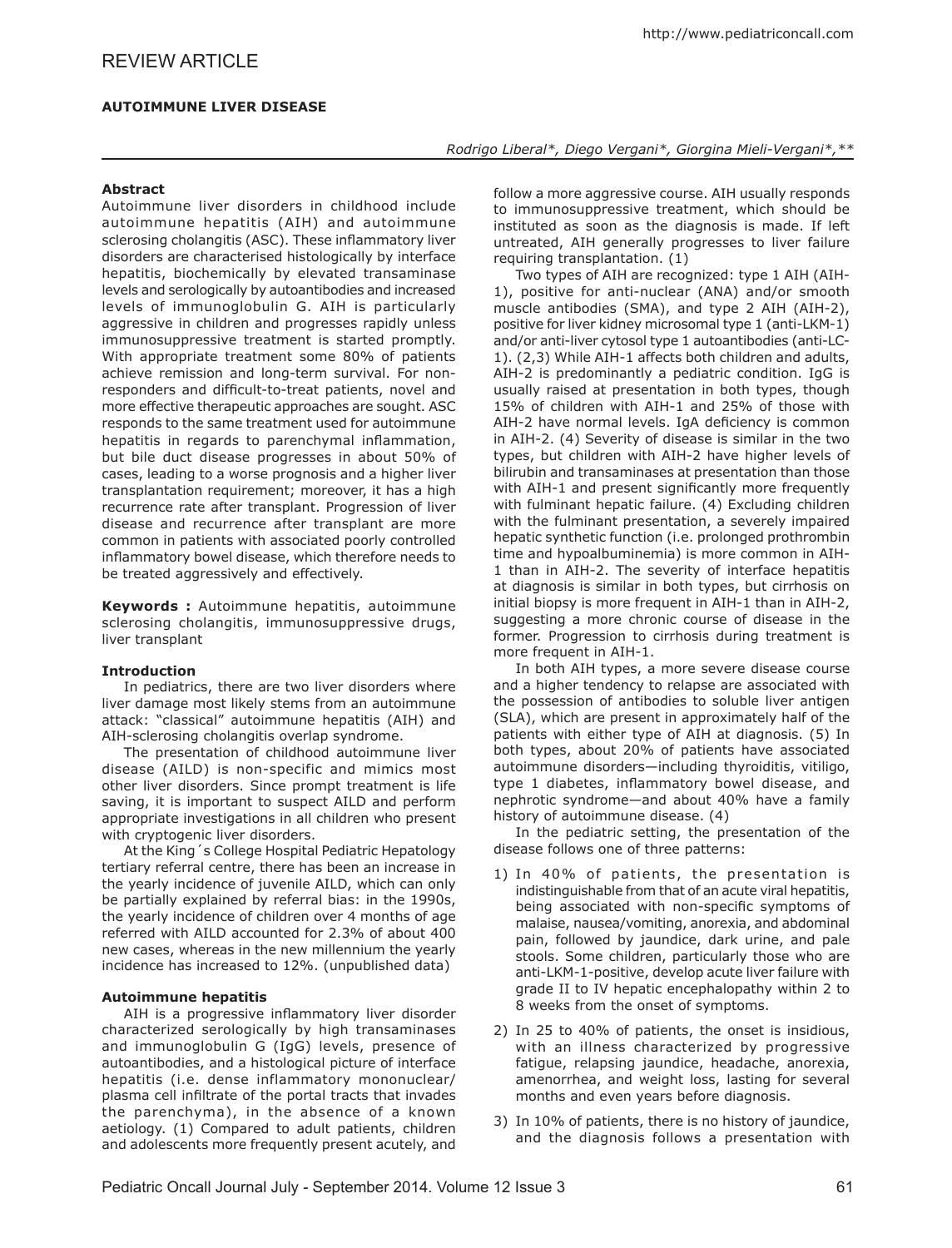complications of portal hypertension, such as upper gastrointestinal bleeding or hypersplenism. (6)

The mode of presentation of AIH in childhood is therefore variable, and the disease should be suspected and excluded in all children presenting with symptoms and signs of liver disease not ascribable to more common pathologies. The course of the disease can be fluctuating, with flares and spontaneous remissions, a pattern that may result in delayed referral and diagnosis. The majority of children, however, on physical examination have clinical signs of an underlying chronic liver disease, including cutaneous stigmata, firm liver and splenomegaly. At ultrasound, the liver parenchyma is often nodular and heterogeneous.

## **Autoimmune sclerosing cholangitis**

In pediatrics, sclerosing cholangitis is often associated with florid autoimmune features, including elevated autoantibody titres and IgG levels as well as interface hepatitis. (7) This AIH/sclerosing cholangitis overlap syndrome, called autoimmune sclerosing cholangitis (ASC) has the same prevalence as AIH-1 in childhood, as shown in a prospective study conducted over a period of 16 years. (7) In this study, all children with serological and histological features of AILD underwent a cholangiogram at the time of presentation. Approximately 50% of the patients had bile duct changes characteristic of sclerosing cholangitis and were diagnosed as having ASC. A quarter of the children with ASC, despite abnormal cholangiograms, had no histological features suggesting bile duct involvement, and the diagnosis of sclerosing cholangitis was only possible because of the cholangiographic studies. Virtually all ASC patients were seropositive for ANA and/or SMA. ASC was diagnosed in a similar proportion of boys and girls.

The mode of presentation of ASC was similar to that of AIH-1. Inflammatory bowel disease, mostly asymptomatic or paucisymptomatic, was present in 45% of children with ASC compared to 20% of those with typical AIH, and 90% of children with ASC had greatly increased serum IgG levels. At presentation, standard liver function tests did not help in discriminating between AIH and ASC. Atypical perinuclear anti-neutrophil cytoplasmic antibody was present in 74% of patients with ASC compared with 45% of patients with AIH-1 and 11% of those with AIH-2. Evolution from AIH to ASC was documented, suggesting that AIH and ASC may be part of the same pathogenic process. (7)

#### **Diagnosis**

Diagnosis of AIH is based on a series of positive and negative criteria developed by the International Autoimmune Hepatitis Group (IAIHG) for adult patients. (8,9) The IAIHG scoring system was devised mainly for research purposes to allow ready comparison between series from different centres, but has also been used clinically, including in pediatric series. (4,10) More recently the IAIHG have published a simplified scoring system based on autoantibodies, IgG, histology, and exclusion of viral hepatitis that is better suited to clinical application. (11) However, neither scoring system is readily applicable to juvenile AIH, where diagnostically relevant autoantibodies often have titres lower than the cut-off value considered positive in adults. Thus, in pediatrics immunofluorescence titres – as determined on rodent liver, kidney and stomach substrates – of 1:20 for ANA and SMA and of 1:10 for anti-LKM-1 are significant. In addition, neither system can distinguish between AIH and ASC (12), which can only be differentiated if a cholangiogram is performed at presentation (Figure 1).

# **Treatment**

## *Standard treatment of autoimmune hepatitis*

The conventional treatment of childhood AIH consists of predniso(lo)ne at 2 mg/kg/day (maximum 60 mg/day), which is gradually decreased over 4- 8 weeks, in parallel to the declining transaminase levels, towards a maintenance dose of 2.5-5 mg/day, depending on age and weight, (13,14) Within the initial two months of treatment, an 80% decrease in serum aminotransferase levels is commonly achieved, but complete normalization can take several months. (4) During the first 6-8 weeks of treatment, liver function tests should be performed often to allow weekly dose adjustments while avoiding severe steroid side effects. (14) In our Centre, azathioprine is added as a steroid sparing agent when the transaminase levels stop decreasing on prednisolone alone or in the presence of early, serious steroid side effects (e.g. psychosis). Azathioprine is used at a starting dose of 0.5 mg/kg/day, which, in the absence of signs of toxicity, is increased up to a maximum of 2.0–2.5 mg/kg/day until biochemical control of the disease is achieved. Centres differ in terms of the time at which azathioprine is utilised; in some it is added in all cases at a dose of 0.5-2 mg/kg/day after a few weeks of steroid treatment, and in others a combination of steroids and azathioprine is used from the outset. However, caution is recommended, particularly in severely jaundiced patients, given the hepatotoxic properties of azathioprine. Regardless of the initial choice of treatment protocol, 85% of patients eventually require the addition of azathioprine. (14) Relapses on treatment are seen in some 40% of patients, particularly adolescents, and are often due to non-adherence. (15) Treatment is usually for life. Only some 20% of patients with AIH-1 can stop immunosuppressive therapy successfully, while this is very rarely achieved in AIH-2. Children are usually treated for at least 3 years and careful suspension of treatment should be considered only if a follow-up liver biopsy shows no evidence of inflammation after at least one year of normal transaminase and IgG levels and negative or very low titre autoantibodies, tested at 3-monthly intervals.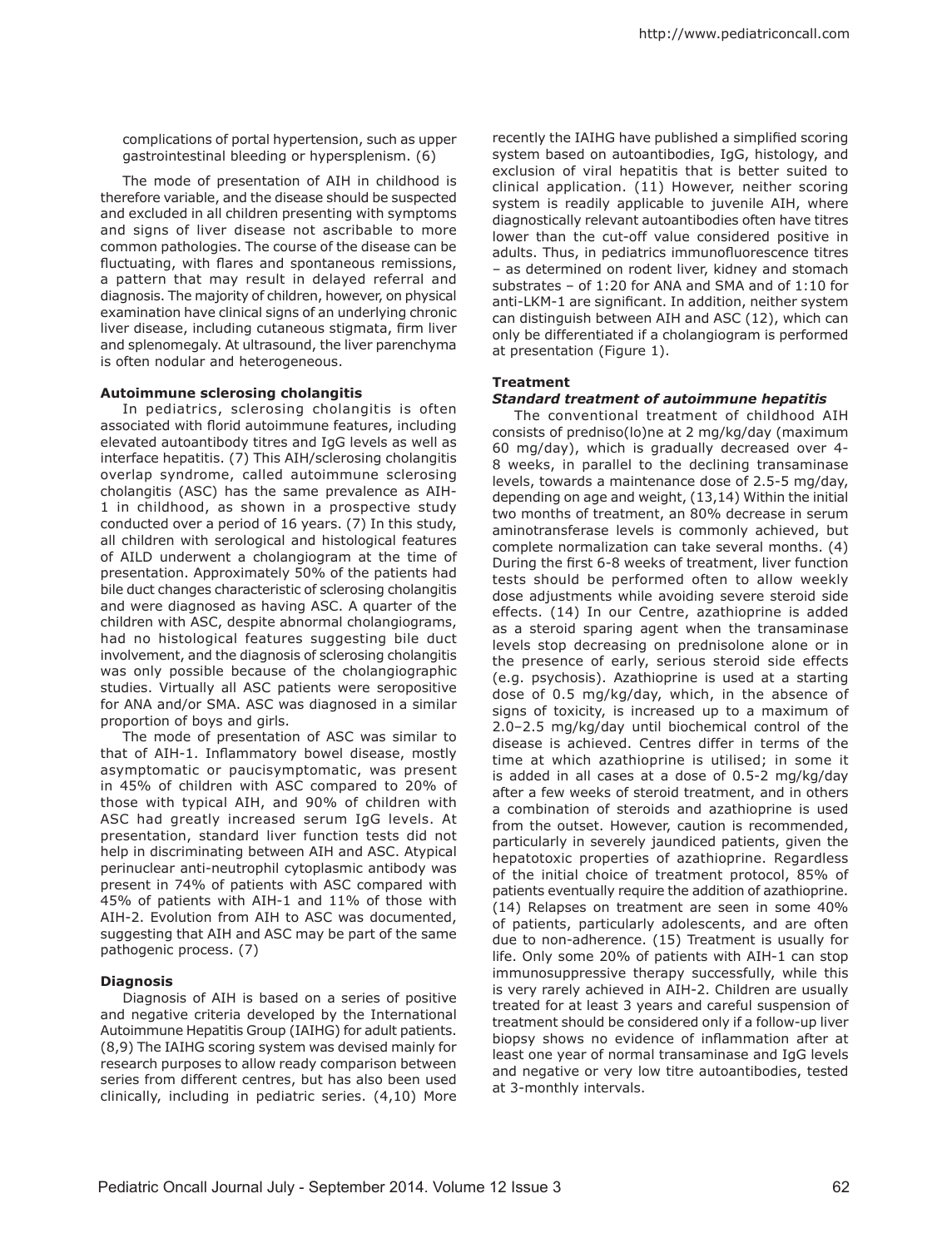### **Figure 1. Algorithm for treatment decision in children with autoimmune liver disease. (Adapted from reference 6.)**



*IgG: immunoglobulin G, AIH: autoimmune hepatitis, ASC: autoimmune sclerosing cholangitis, Pred: prednisolone, Aza: azathioprine, UDCA: ursodeoxycholic acid, MMF: mycophenolate mofetil, CyA: cyclosporine A, Tac: tacrolimus*

## *Alternative treatment*

Alternative treatment regimens have been proposed. Firstly, remission has been induced in treatment naïve children using cyclosporine A alone for six months, followed by addition of prednisone and azathioprine. Cyclosporine is then discontinued one month later. (16) However, whether this protocol has any advantage over standard treatment has not yet been evaluated in controlled studies. Secondly, budesonide has been used in a large European study in combination with azathioprine. (17) Budesonide is

an attractive alternative to predniso(lo)ne, as it has a hepatic first-pass clearance of > 90% of oral dose and fewer side effects, although it cannot be used in cirrhotic patients, who represent a large proportion of AIH cases. However, in the pediatric cohort of this study, budesonide and azathiprine were disappointing compared to a combination of medium-dose prednisone and azathioprine; there were similarly low remission rates of 16% for budesonide and 15% for prednisone after 6 months of treatment and of 50% and 42% respectively after 12 months of treatment. (18) Hence, further studies are needed before budesonide can be recommened for the treatment of juvenile AIH. (19) Despite this, budesonide could be a valid alternative in selected non-cirrhotic patients at risk of adverse steroids side effects.

#### *Treatment of refractory cases*

Mycophenolate mofetil (MMF) - a prodrug of mycophenolic acid that affects purine synthesis - in association with prednisolone has been successfully used in those children resistant to standard immunosuppression or intolerant to azathioprine (up to 10%). (20) In the absence of response or intolerance for MMF (headache, diarrhea, nausea, dizziness, hair loss, and neutropenia), calcineurin inhibitors should be considered. In our centre, tacrolimus, in combination with prednisolone, has been successful in inducing remission in difficult-to-treat patients.

#### **Treatment of autoimmune sclerosing** *cholangitis*

ASC responds to the same immunosuppressive treatment described above for AIH if treatment is started early, with resolution of liver test abnormalities within a few months in most patients; however, its medium- to long-term prognosis is worse than that of AIH because of progression of bile duct disease despite treatment in 50% of patients. (7) Ursodeoxycholic acid (UDCA) is usually added to steroids and azathioprine, but whether it is helpful in arresting the progression of the bile duct disease remains to be established. In adults with primary sclerosing cholangitis high-dose UDCA was reported as more beneficial than standard doses (21), but a randomized double-blind controlled study from the Mayo Clinic shows that high-dose UDCA has a negative long-term effect. (22) It is prudent, therefore, to use doses not higher than 15-20 mg/ kg/day. ASC is often associated with inflammatory bowel disease which should be investigated even in the absence of symptoms and appropriately treated. Flares of the liver disease often follow flares of the intestinal disease.

## *Liver transplantation*

Approximately 10% of children with AIH and 20% of those with ASC require liver transplantation. Liver transplantation is indicated in patients who present with fulminant hepatic failure (i.e. with encephalopathy) and in those who develop end-stage liver disease despite treatment. After transplantation, recurrent AIH is reported in about 20% of cases (23) and recurrent ASC in about 70%. (24) Diagnosis of